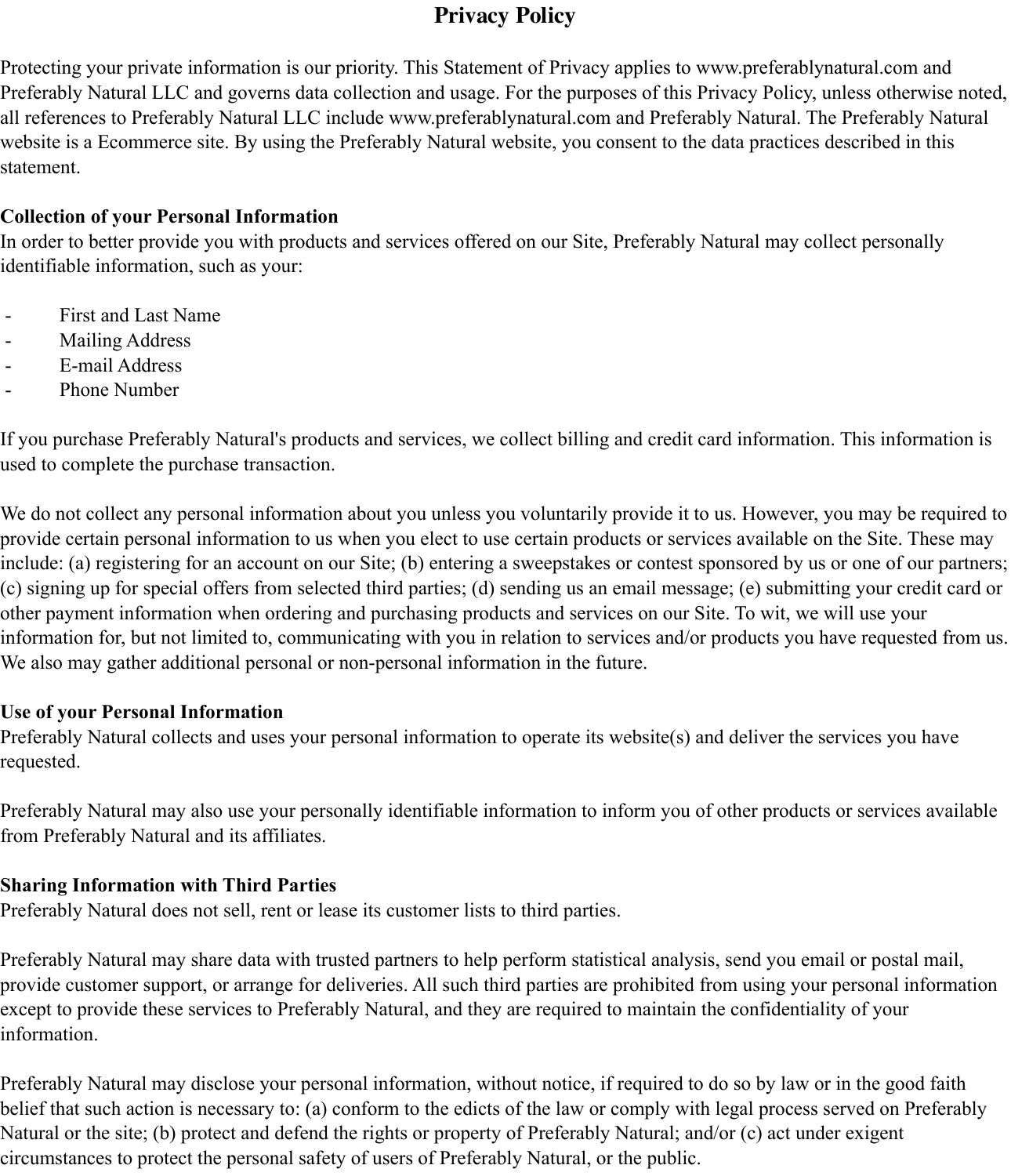#### **Tracking User Behavior**

Preferably Natural may keep track of the websites and pages our users visit within Preferably Natural, in order to determine what Preferably Natural services are the most popular. This data is used to deliver customized content and advertising within Preferably Natural to customers whose behavior indicates that they are interested in a particular subject area.

#### **Automatically Collected Information**

Information about your computer hardware and software may be automatically collected by Preferably Natural. This information can include: your IP address, browser type, domain names, access times and referring website addresses. This information is used for the operation of the service, to maintain quality of the service, and to provide general statistics regarding use of the Preferably Natural website.

### **Use of Cookies**

The Preferably Natural website may use "cookies" to help you personalize your online experience. A cookie is a text file that is placed on your hard disk by a web page server. Cookies cannot be used to run programs or deliver viruses to your computer. Cookies are uniquely assigned to you, and can only be read by a web server in the domain that issued the cookie to you.

One of the primary purposes of cookies is to provide a convenience feature to save you time. The purpose of a cookie is to tell the Web server that you have returned to a specific page. For example, if you personalize Preferably Natural pages, or register with Preferably Natural site or services, a cookie helps Preferably Natural to recall your specific information on subsequent visits. This simplifies the process of recording your personal information, such as billing addresses, shipping addresses, and so on. When you return to the same Preferably Natural website, the information you previously provided can be retrieved, so you can easily use the Preferably Natural features that you customized.

You have the ability to accept or decline cookies. Most Web browsers automatically accept cookies, but you can usually modify your browser setting to decline cookies if you prefer. If you choose to decline cookies, you may not be able to fully experience the interactive features of the Preferably Natural services or websites you visit.

#### **Links**

This website contains links to other sites. Please be aware that we are not responsible for the content or privacy practices of such other sites. We encourage our users to be aware when they leave our site and to read the privacy statements of any other site that collects personally identifiable information.

#### **Security of your Personal Information**

Preferably Natural secures your personal information from unauthorized access, use, or disclosure. Preferably Natural uses the following methods for this purpose:

- SSL Protocol

When personal information (such as a credit card number) is transmitted to other websites, it is protected through the use of encryption, such as the Secure Sockets Layer (SSL) protocol.

We strive to take appropriate security measures to protect against unauthorized access to or alteration of your personal information. Unfortunately, no data transmission over the Internet or any wireless network can be guaranteed to be 100% secure. As a result, while we strive to protect your personal information, you acknowledge that: (a) there are security and privacy limitations inherent to the Internet which are beyond our control; and (b) security, integrity, and privacy of any and all information and data exchanged between you and us through this Site cannot be guaranteed.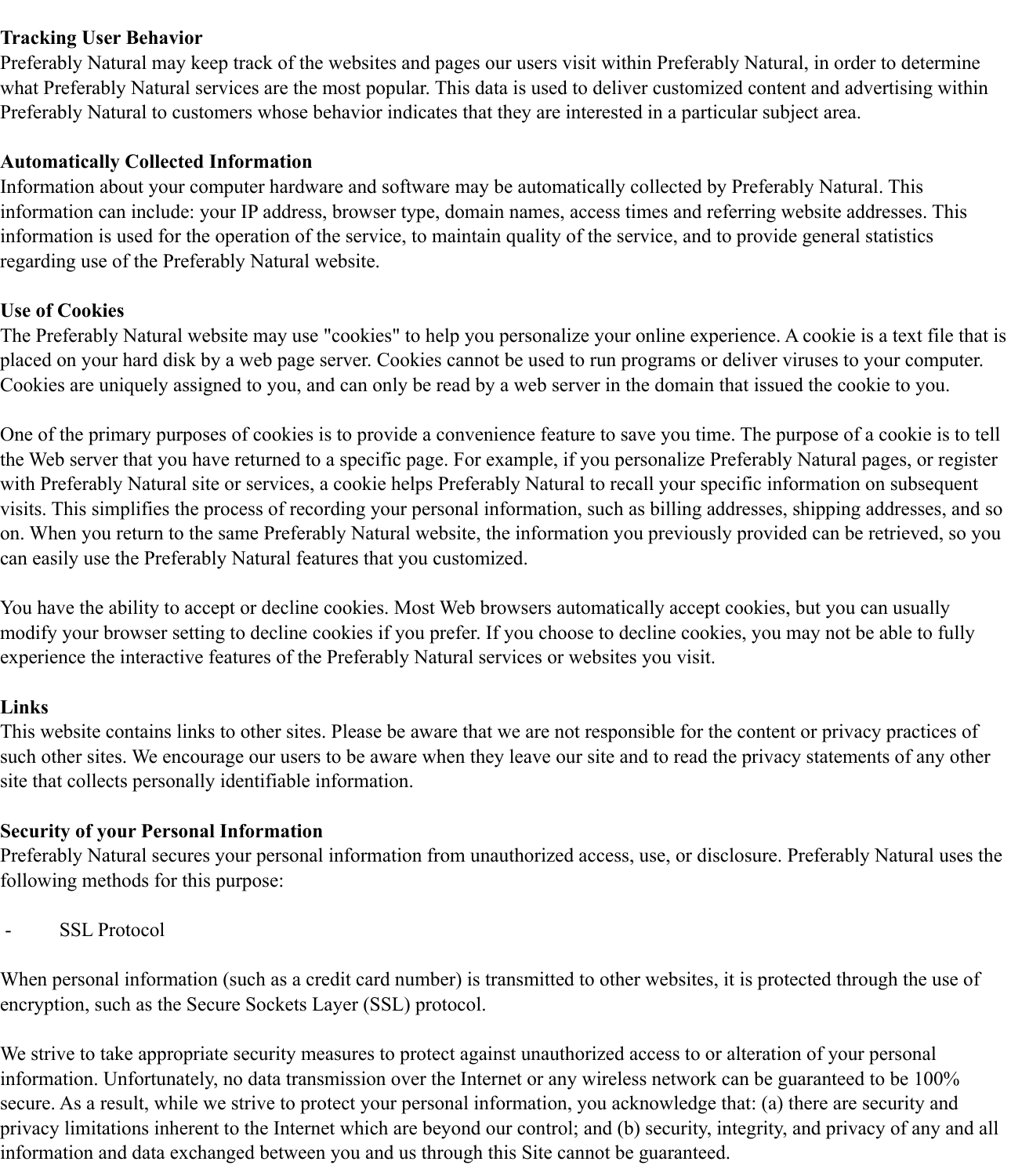#### **Right to Deletion**

Subject to certain exceptions set out below, on receipt of a verifiable request from you, we will:

- Delete your personal information from our records; and
- Direct any service providers to delete your personal information from their records.

Please note that we may not be able to comply with requests to delete your personal information if it is necessary to:

- Complete the transaction for which the personal information was collected, fulfill the terms of a written warranty or product recall conducted in accordance with federal law, provide a good or service requested by you, or reasonably anticipated within the context of our ongoing business relationship with you, or otherwise perform a contract between you and us;
- Detect security incidents, protect against malicious, deceptive, fraudulent, or illegal activity; or prosecute those responsible for that activity;
- Debug to identify and repair errors that impair existing intended functionality;
- Exercise free speech, ensure the right of another consumer to exercise his or her right of free speech, or exercise another right provided for by law;
- Comply with the California Electronic Communications Privacy Act;
- Engage in public or peer-reviewed scientific, historical, or statistical research in the public interest that adheres to all other applicable ethics and privacy laws, when our deletion of the information is likely to render impossible or seriously impair the achievement of such research, provided we have obtained your informed consent;
- Enable solely internal uses that are reasonably aligned with your expectations based on your relationship with us;
- Comply with an existing legal obligation; or
- Otherwise use your personal information, internally, in a lawful manner that is compatible with the context in which you provided the information.

## **Children Under Thirteen**

Preferably Natural does not knowingly collect personally identifiable information from children under the age of thirteen. If you are under the age of thirteen, you must ask your parent or guardian for permission to use this website.

### **E-mail Communications**

From time to time, Preferably Natural may contact you via email for the purpose of providing announcements, promotional offers, alerts, confirmations, surveys, and/or other general communication. In order to improve our Services, we may receive a notification when you open an email from Preferably Natural or click on a link therein.

If you would like to stop receiving marketing or promotional communications via email from Preferably Natural, you may opt out of such communications by Please click the unsubscribe button to opt out of email communication.

### **Changes to this Statement**

Preferably Natural reserves the right to change this Privacy Policy from time to time. We will notify you about significant changes in the way we treat personal information by sending a notice to the primary email address specified in your account, by placing a prominent notice on our site, and/or by updating any privacy information on this page. Your continued use of the Site and/or Services available through this Site after such modifications will constitute your: (a) acknowledgment of the modified Privacy Policy; and (b) agreement to abide and be bound by that Policy.

### **Contact Information**

Preferably Natural welcomes your questions or comments regarding this Statement of Privacy. If you believe that Preferably Natural has not adhered to this Statement, please contact Preferably Natural at: